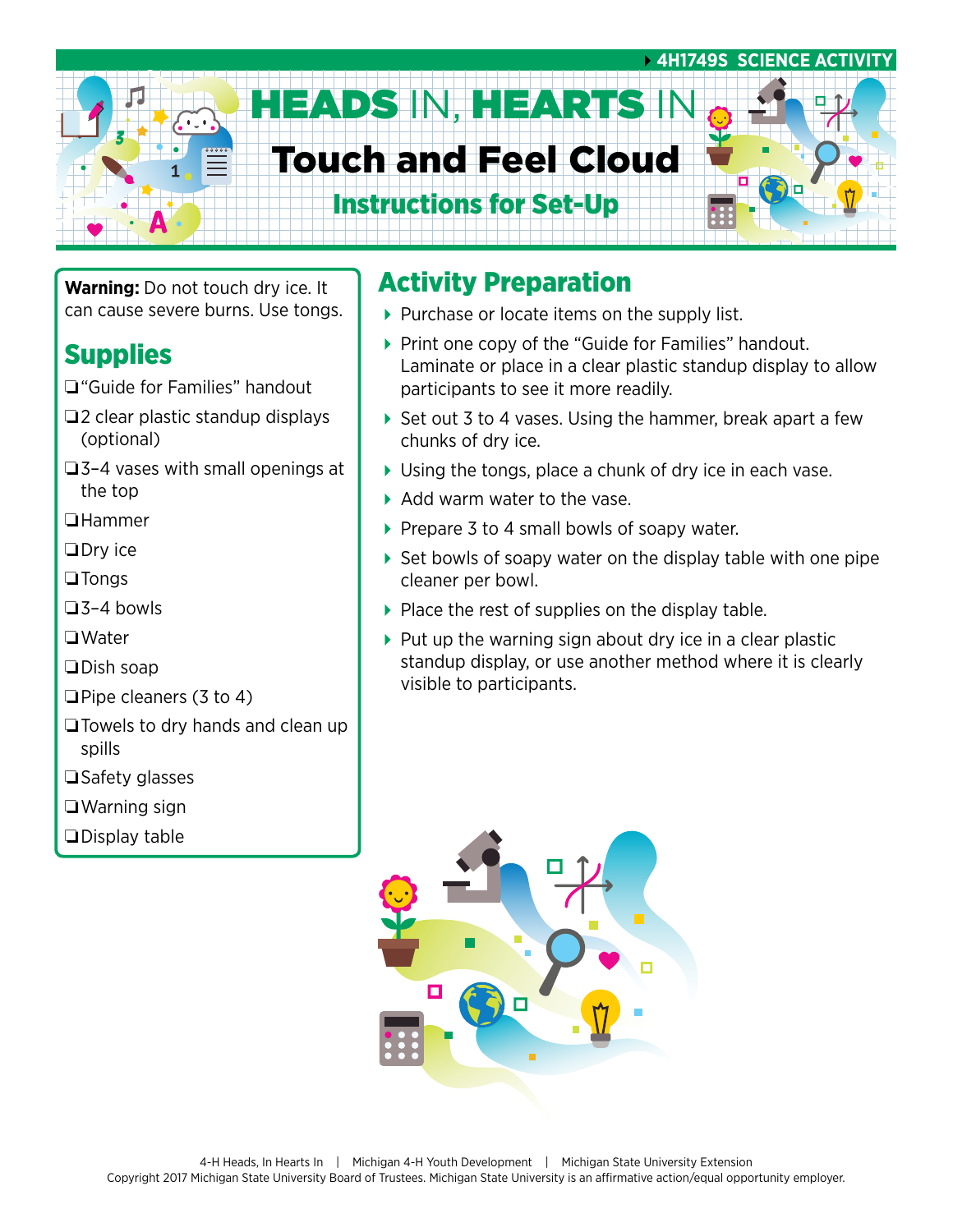

# Touch and Feel Cloud Guide for Families

## Learning Objectives

#### **What you need to know:**

A **cloud** is made up of tiny droplets of water. When warm air rises, it expands and cools. Cool air can't hold as much water vapor as warm air. Some of the vapor condenses onto tiny pieces of dust that are floating in the air. It forms a tiny droplet around each dust particle. When billions of these droplets come together, they become a visible cloud.

**Dry ice** is frozen **carbon dioxide**. Instead of melting like regular ice, dry ice turns directly into carbon dioxide gas. Dry ice must be handled with care as it is 110 degrees below zero F (-78 degrees C). It must be handled using gloves or tongs, because it will cause severe burns if it comes in contact with your skin. When you drop a piece of dry ice in a vase of water, you will see a gas. This gas is a combination of carbon dioxide and water vapor – a model of a cloud of tiny water droplets.

#### **What you will do and learn:**

You will find out some of the basics of weather and how a cloud is formed. You will learn that chemicals, such as dry ice, should be handled with care.

## **Instructions**

- **1.** Do not touch the dry ice in the vases. It can cause severe burns.
- **2.** Put on the safety glasses.
- **3.** Observe what is happening in the vases that contain dry ice and warm water.
- **4.** Take a piece of pipe cleaner soaked in soapy water.
- **5.** Lightly wring out the pipe cleaner to remove some of the excess water.
- **6.** Gently slide the pipe cleaner over the rim of the vase to form a bubble cap.
- **7.** Observe what happens when you capture the water vapor. You have just trapped a model of a cloud!
- **8.** Touch the bubble and observe what happens.

## MICHIGAN STATE | Extension